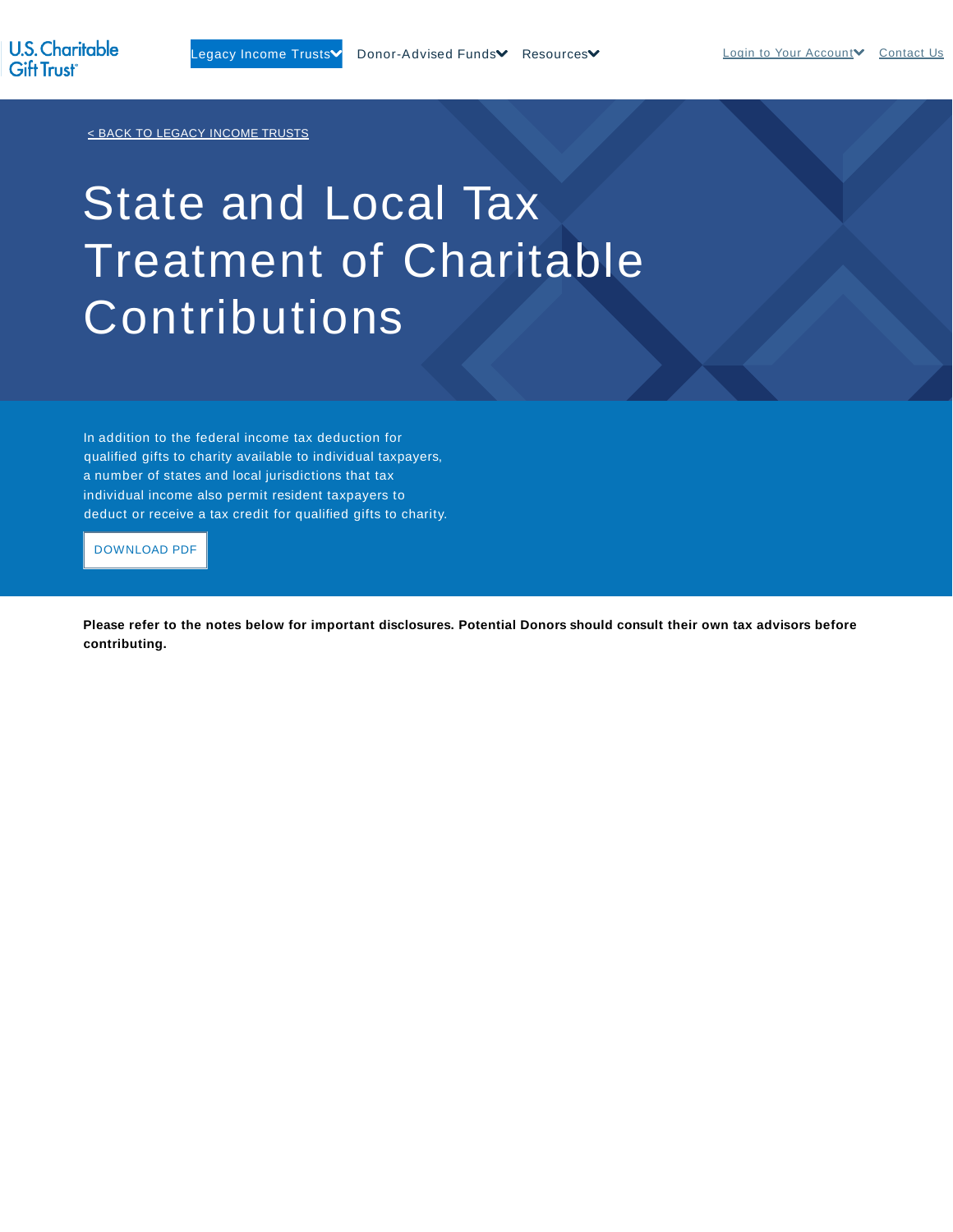| <b>Residence</b>        | <b>State/Local</b><br><b>Individual</b><br><b>Income</b><br>Tax? | <b>Charitable</b> | <b>Maximum</b><br><b>State/Local State/Local</b><br><b>Charitable</b><br><b>Tax Benefit Tax Benefit</b> | <b>Residence</b>         | <b>State/Local</b><br><b>Individual</b><br><b>Income</b><br>Tax? | <b>Charitable</b><br><b>Tax Benefit Tax Benefit</b> | <b>Maximum</b><br><b>State/Local State/Local</b><br><b>Charitable</b> |
|-------------------------|------------------------------------------------------------------|-------------------|---------------------------------------------------------------------------------------------------------|--------------------------|------------------------------------------------------------------|-----------------------------------------------------|-----------------------------------------------------------------------|
| Alabama                 | <b>YES</b>                                                       | <b>YES</b>        | 3.15%                                                                                                   | Nebraska                 | <b>YES</b>                                                       | <b>YES</b>                                          | 6.84%                                                                 |
| Alaska                  | <b>NO</b>                                                        | N/A               | N/A                                                                                                     | Nevada                   | <b>NO</b>                                                        | N/A                                                 | N/A                                                                   |
| Arizona                 | <b>YES</b>                                                       | <b>YES</b>        | 8.00%                                                                                                   | New Hampshire            | <b>YES</b>                                                       | <b>NO</b>                                           | 0.00%                                                                 |
| Arkansas                | <b>YES</b>                                                       | <b>YES</b>        | 5.50%                                                                                                   | New Jersey               | <b>YES</b>                                                       | NO.                                                 | 0.00%                                                                 |
| California              | <b>YES</b>                                                       | <b>YES</b>        | 13.30%*                                                                                                 | New Mexico               | <b>YES</b>                                                       | <b>YES</b>                                          | 5.90%                                                                 |
| Colorado                | <b>YES</b>                                                       | <b>YES</b>        | 4.55%*                                                                                                  | New York                 | <b>YES</b>                                                       | <b>YES</b>                                          | $6.33\%$ *                                                            |
| Connecticut             | <b>YES</b>                                                       | NO.               | 0.00%                                                                                                   | New York City            | <b>YES</b>                                                       | <b>YES</b>                                          | 10.21%*                                                               |
| Delaware                | <b>YES</b>                                                       | <b>YES</b>        | 6.60%                                                                                                   | Yonkers                  | <b>YES</b>                                                       | <b>YES</b>                                          | 7.39%*                                                                |
| District of Columbia    | <b>YES</b>                                                       | <b>YES</b>        | 10.75%*                                                                                                 | North Carolina           | <b>YES</b>                                                       | <b>YES</b>                                          | 4.99%                                                                 |
| Florida                 | <b>NO</b>                                                        | N/A               | N/A                                                                                                     | North Dakota             | <b>YES</b>                                                       | <b>YES</b>                                          | 2.90%                                                                 |
| Georgia                 | <b>YES</b>                                                       | <b>YES</b>        | 5.75%                                                                                                   | Ohio                     | <b>YES</b>                                                       | <b>NO</b>                                           | 0.00%                                                                 |
| Hawaii                  | <b>YES</b>                                                       | <b>YES</b>        | 11.00%*                                                                                                 | Oklahoma                 | <b>YES</b>                                                       | <b>YES</b>                                          | 4.75%                                                                 |
| Idaho                   | <b>YES</b>                                                       | <b>YES</b>        | 6.50%                                                                                                   | Oregon                   | <b>YES</b>                                                       | <b>YES</b>                                          | 9.90%                                                                 |
| Illinois                | <b>YES</b>                                                       | <b>NO</b>         | 0.00%                                                                                                   | Clackamas County         | <b>YES</b>                                                       | <b>YES</b>                                          | 10.90%                                                                |
| Indiana                 | <b>YES</b>                                                       | <b>NO</b>         | 0.00%                                                                                                   | Multnomah County         | <b>YES</b>                                                       | <b>YES</b>                                          | 13.90%                                                                |
| lowa                    | <b>YES</b>                                                       | <b>YES</b>        | 5.37%                                                                                                   | <b>Washington County</b> | <b>YES</b>                                                       | <b>YES</b>                                          | 10.90%                                                                |
| Kansas                  | <b>YES</b>                                                       | <b>YES</b>        | 5.70%                                                                                                   | Pennsylvania             | <b>YES</b>                                                       | <b>NO</b>                                           | 0.00%                                                                 |
| Kentucky                | <b>YES</b>                                                       | <b>YES</b>        | 5.00%                                                                                                   | Rhode Island             | <b>YES</b>                                                       | NO.                                                 | 0.00%                                                                 |
| Louisiana               | <b>YES</b>                                                       | <b>YES</b>        | 4.25%                                                                                                   | South Carolina           | <b>YES</b>                                                       | <b>YES</b>                                          | 7.00%                                                                 |
| Maine                   | <b>YES</b>                                                       | <b>YES</b>        | $7.15\%$ *                                                                                              | South Dakota             | <b>NO</b>                                                        | N/A                                                 | N/A                                                                   |
| Maryland                | <b>YES</b>                                                       | <b>YES</b>        | 5.75%                                                                                                   | Tennessee                | <b>NO</b>                                                        | N/A                                                 | N/A                                                                   |
| <b>Baltimore County</b> | <b>YES</b>                                                       | <b>YES</b>        | 8.95%                                                                                                   | Texas                    | <b>NO</b>                                                        | N/A                                                 | N/A                                                                   |
| Montgomery Co.          | <b>YES</b>                                                       | <b>YES</b>        | 8.95%                                                                                                   | Utah                     | <b>YES</b>                                                       | <b>YES</b>                                          | $6.00\%$ *                                                            |
| Prince George's Co.     | <b>YES</b>                                                       | <b>YES</b>        | 8.95%                                                                                                   | Vermont                  | <b>YES</b>                                                       | <b>YES</b>                                          | 5.00%*                                                                |
| Massachusetts           | <b>YES</b>                                                       | <b>NO</b>         | 0.00%                                                                                                   | Virginia                 | <b>YES</b>                                                       | <b>YES</b>                                          | 5.75%*                                                                |
| Michigan                | <b>YES</b>                                                       | <b>NO</b>         | 0.00%                                                                                                   | Washington               | <b>NO</b>                                                        | N/A                                                 | N/A                                                                   |
| Minnesota               | <b>YES</b>                                                       | <b>YES</b>        | $9.85\%$ *                                                                                              | West Virginia            | <b>YES</b>                                                       | <b>NO</b>                                           | $0.00\%$                                                              |
| Mississippi             | <b>YES</b>                                                       | <b>YES</b>        | 5.00%                                                                                                   | Wisconsin                | <b>YES</b>                                                       | <b>YES</b>                                          | 5.00%*                                                                |
| Missouri                | <b>YES</b>                                                       | <b>YES</b>        | 5.30%                                                                                                   | Wyoming                  | <b>NO</b>                                                        | N/A                                                 | N/A                                                                   |
| Montana                 | <b>YES</b>                                                       | YES               | 6.75%                                                                                                   |                          |                                                                  |                                                     |                                                                       |

\* Charitable tax benefit is reduced at higher contributor income levels or subject to a cap. See below for additional information.

Maximum state/local tax benefits indicated above are based on the treatment of qualified charitable contributions and tax rates in effect as of February 2022. State and local income tax rates and the treatment of charitable contributions for state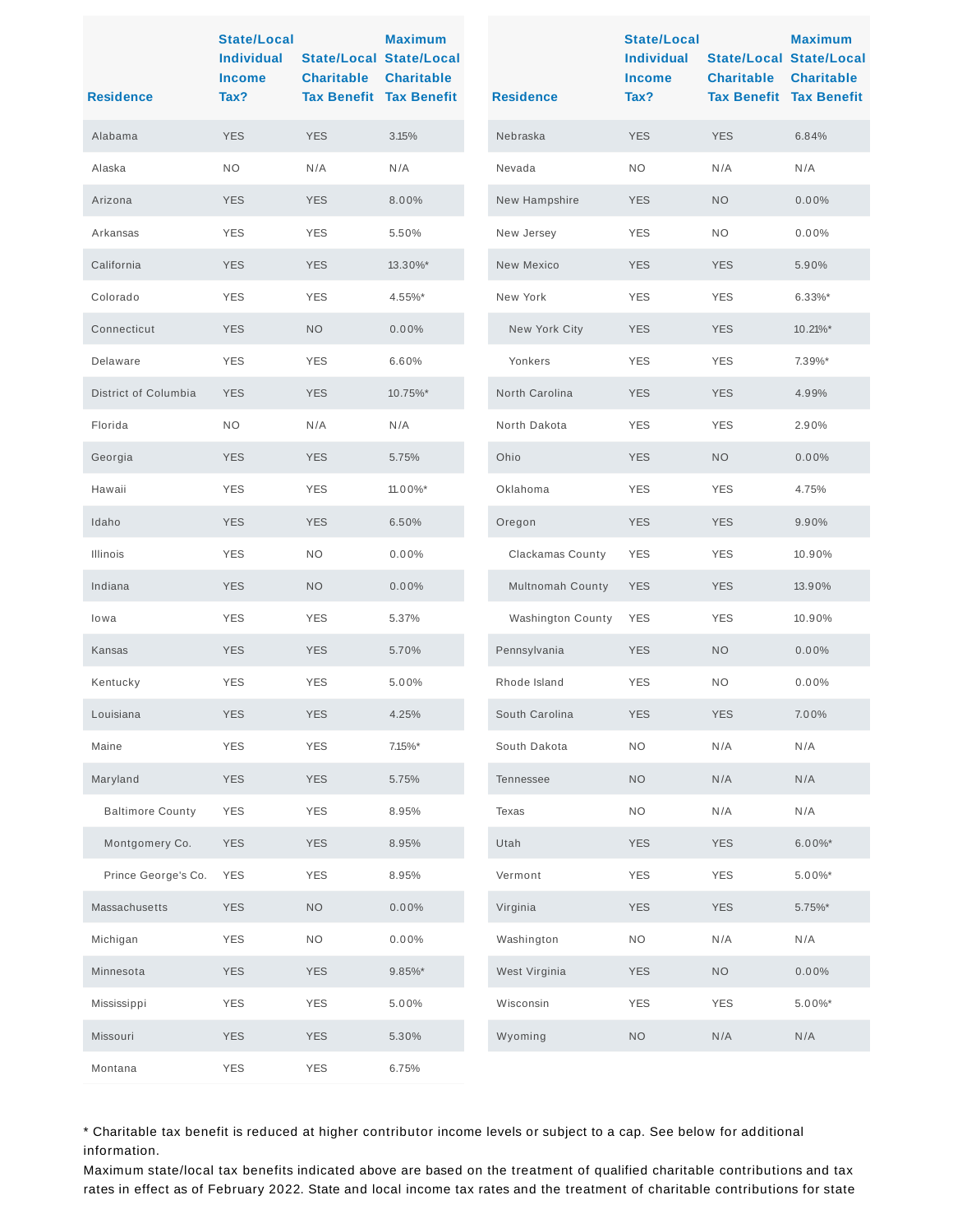and local tax purposes are subject to change.

\* In the following jurisdictions, the state and local tax benefits to individual resident taxpayers of charitable contributions are subject to additional limitations:

| California              | Otherwise allowable itemized deductions (IDs) are reduced by 6.0% of the taxpayer's federal adjusted gross income (AGI) in excess<br>of a threshold amount (in 2021, \$212,288 for single filers, \$424,481 for married filing jointly (MFJ) and \$318,437 for head of<br>household (HH)), up to maximum reduction of 80%. For a taxpayer whose federal AGI exceeds the applicable threshold, IDs up to<br>7.5% of the taxpayer's federal AGI in excess of the threshold are subject to the 80% reduction; IDs above 7.5% of the taxpayer's<br>federal AGI in excess of the threshold are not reduced.                                                                                                                                                                                                                                                                                                                                                                                                                                   |
|-------------------------|------------------------------------------------------------------------------------------------------------------------------------------------------------------------------------------------------------------------------------------------------------------------------------------------------------------------------------------------------------------------------------------------------------------------------------------------------------------------------------------------------------------------------------------------------------------------------------------------------------------------------------------------------------------------------------------------------------------------------------------------------------------------------------------------------------------------------------------------------------------------------------------------------------------------------------------------------------------------------------------------------------------------------------------|
| Colorado                | Allowable IDs are limited to \$30,000 (in 2021) for single and head of household (HOH) taxpayers with federal adjusted gross<br>income (AGI) in excess of a threshold amount (in 2021, \$400,000) and \$60,000 for married filing jointly (MFJ) taxpayers with<br>federal adjusted gross income (AGI) in excess of a threshold amount (in 2021, \$400,000).                                                                                                                                                                                                                                                                                                                                                                                                                                                                                                                                                                                                                                                                              |
| District of<br>Columbia | Otherwise allowable IDs are reduced by 5.0% of the taxpayer's DC AGI in excess of a threshold amount (in 2021, \$200,000 for<br>single, MFJ and HH). For a taxpayer whose DC AGI exceeds the threshold, IDs are allowable to the extent greater than 5% of the<br>taxpayer's DC AGI in excess of the threshold.                                                                                                                                                                                                                                                                                                                                                                                                                                                                                                                                                                                                                                                                                                                          |
| Hawaii                  | Otherwise allowable IDs are reduced by 3.0% of the taxpayer's HI AGI in excess of a threshold amount (in 2021, \$166,800 for single,<br>MFJ and HH), up to a maximum reduction of 80%. For a taxpayer whose HI AGI exceeds the applicable threshold, IDs up to 3.75% of<br>the taxpayer's HI AGI in excess of the threshold are subject to the 80% reduction; IDs above 3.75% of the taxpayer's HI AGI in excess<br>of the threshold are not reduced.                                                                                                                                                                                                                                                                                                                                                                                                                                                                                                                                                                                    |
| Maine                   | Allowable IDs are limited to \$31,150 (in 2022; adjusted annually for inflation) and phase out proportionately as the taxpayer's ME<br>AGI increases from a lower threshold (in 2022, \$85,850 for single, \$171,100 for MFJ and \$128,750 for HH) to an upper threshold (in<br>2022, \$160,850 for single, \$321,700 for MFJ and \$241,250 for HH). Taxpayers whose ME AGI exceeds the upper threshold are not<br>entitled to IDs.                                                                                                                                                                                                                                                                                                                                                                                                                                                                                                                                                                                                      |
| Minnesota               | Otherwise allowable IDs are reduced by 3.0% of the taxpayer's federal AGI in excess of a threshold amount (in 2021, \$199,850 for<br>single, MFJ and HH), up to maximum reduction of 80%. For a taxpayer whose federal AGI exceeds the applicable threshold, IDs up<br>to 3.75% of the taxpayer's federal AGI in excess of the threshold are subject to the 80% reduction; IDs above 3.75% of the taxpayer's<br>federal AGI in excess of the threshold are not reduced.                                                                                                                                                                                                                                                                                                                                                                                                                                                                                                                                                                  |
| New York                | Otherwise allowable charitable IDs are reduced by 75% for taxpayers whose NY AGI exceeds \$10,000,000, and reduced by 50% for<br>resident taxpayers whose NY AGI exceeds \$1,000,000 but is less than \$10,000,000. For resident taxpayers whose NY AGI is less<br>than \$1,000,000 but exceeds a threshold amount (in 2021, \$100,000 for single, \$200,000 for MFJ and \$150,000 for HH), charitable<br>and other IDs are reduced by 25% of the fraction of \$50,000 by which the taxpayer's NY AGI exceeds the threshold (to a maximum<br>NY AGI-based ID disallowance of 25%) and then further reduced by 25% of the fraction of \$50,000 by which the taxpayer's NY AGI<br>exceeds \$475,000 (to a maximum ID disallowance of 50%). Otherwise allowable IDs for taxpayers whose NY AGI is less than<br>\$1,000,000 are further reduced by 3.0% of the taxpayer's federal AGI in excess of a threshold amount (in 2021, \$282,400 for single,<br>\$338,850 for MFJ and \$310,600 for HH), up to maximum additional reduction of 80%. |
| Utah                    | The 6.0% tax credit for the sum of a taxpayer's Utah personal exemptions and federal deductions (other than for state income taxes<br>paid) is reduced, but not below zero, by 21.67% of the taxpayer's Utah taxable income in excess of a threshold amount (in 2021,<br>\$15,095 for single, \$30,190 for MFJ and \$22,643 for HH).                                                                                                                                                                                                                                                                                                                                                                                                                                                                                                                                                                                                                                                                                                     |
| Vermont                 | The 5.0% tax credit for qualified gifts to charity is subject to an annual gift limit of \$20,000 (maximum annual credit of \$1,000).                                                                                                                                                                                                                                                                                                                                                                                                                                                                                                                                                                                                                                                                                                                                                                                                                                                                                                    |
| Virginia                | Otherwise allowable IDs are reduced by 3.0% of the taxpayer's federal AGI in excess of a threshold amount (in 2021, \$278,450 for<br>single, \$334,150 for MFJ and \$306,300 for HH), up to maximum reduction of 80%. For a taxpayer whose federal AGI exceeds the<br>applicable threshold, IDs up to 3.75% of the taxpayer's federal AGI in excess of the threshold are subject to the 80% reduction; IDs<br>above 3.75% of the taxpayer's federal AGI in excess of the threshold are not reduced.                                                                                                                                                                                                                                                                                                                                                                                                                                                                                                                                      |
| Wisconsin               | The 5.0% tax credit applies to the taxpayer's charitable and other federal IDs allowable for WI purposes in excess of the WI<br>standard deduction that applies.                                                                                                                                                                                                                                                                                                                                                                                                                                                                                                                                                                                                                                                                                                                                                                                                                                                                         |

## **Important Information and Disclosures**

The indicated Maximum State/Local Charitable Tax Benefit for each jurisdiction reflects the treatment of qualified charitable contributions and state and local income tax rates in effect as of February 2022, rounded to the nearest hundredth of a percent. For the 29 states (and the District of Columbia) in which qualified charitable gifts are deductible for state tax purposes, the stated maximum charitable tax benefit generally equals the highest marginal tax rate applicable to individual resident taxpayers in each jurisdiction. The maximum charitable tax benefit indicated for AL and IA is the highest marginal individual tax rate in those states, net of the deduction for federal taxes paid that is available there. The maximum charitable tax benefit indicated for local MD jurisdictions reflects the highest combined state and local individual tax rates in effect there; other MD counties apply local resident income taxes at rates up to 3.20%, the impact of which is not shown. The maximum charitable tax benefit indicated for NY and the two NY cities with local income taxes (New York City and Yonkers) reflects the highest combined state and local individual resident tax rates in those jurisdictions for which the NY limitations on charitable deductions summarized above do not apply. For the three states (UT, VT and WI) that provide a tax credit for qualified charitable gifts, the stated maximum charitable tax benefit equals the tax credit percentage. This analysis ignores the surtax of up to 20% of residents' IA state income taxes applicable in certain local IA jurisdictions, the alternative minimum tax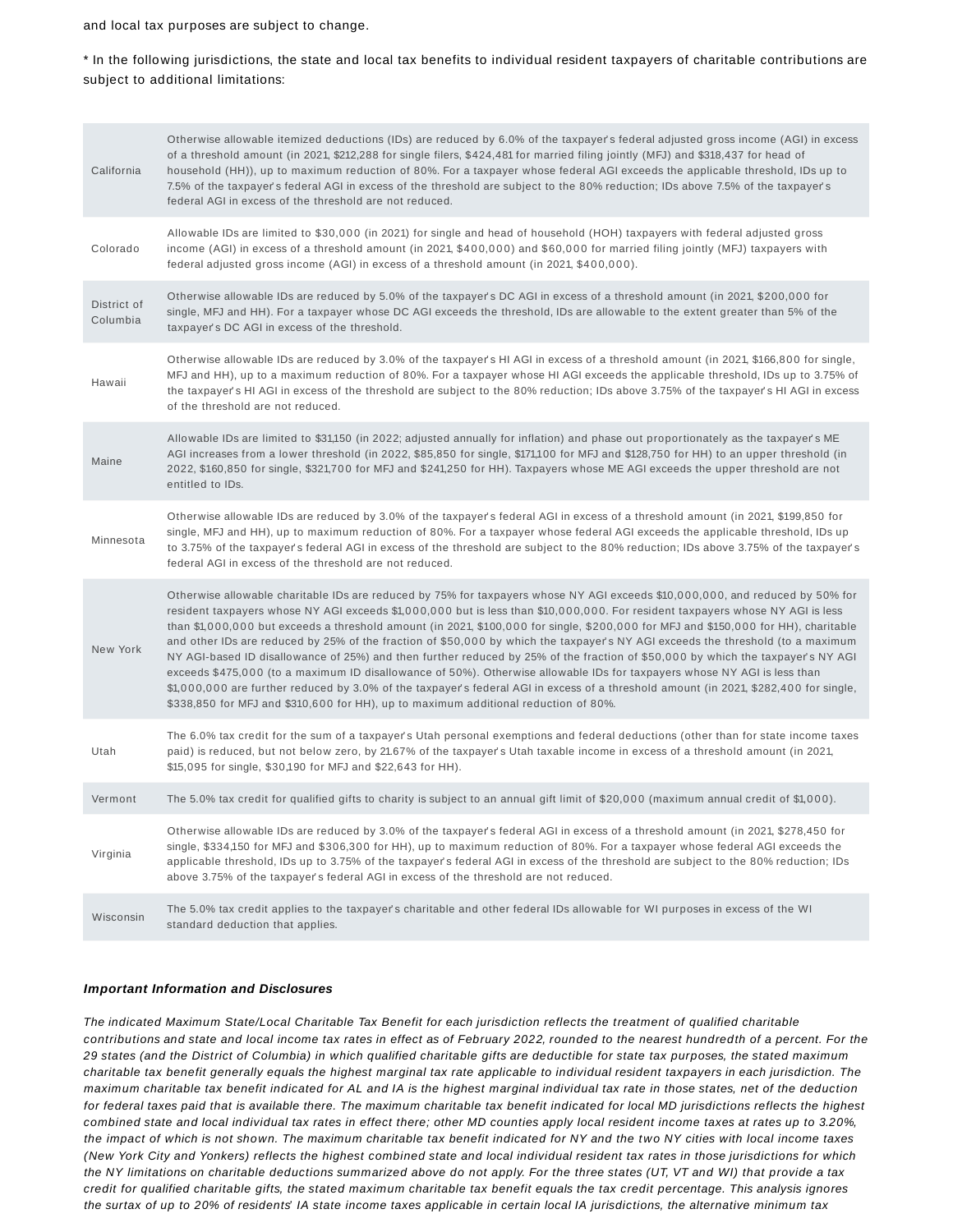imposed by certain states (CA, CO, CT, IA and MN) and the limited deduction for federal income taxes paid that is available in certain states (MO, MT and OR), which may affect the value of state charitable tax deductions. The availability of charitable and other allowable itemized deductions is limited to resident taxpayers who itemize their federal income tax deductions in DC, GA, ID, KS, LA, ME, MD, MO, NE, NM, ND, OK, SC and VA; other states permit resident taxpayers to itemize state income tax deductions and deduct qualified charitable gifts irrespective of whether they itemize federal deductions. AZ resident taxpayers who do not itemize state income tax deductions may increase the allowable AZ standard deduction by 25% of the value of their qualified charitable gifts. CO resident taxpayers who do not itemize federal income tax deductions may deduct qualified charitable gifts in excess of \$500 annually for state tax purposes.

The itemized federal income tax deduction available to individual taxpayers in the tax year of contribution for qualified charitable gifts to public charities is generally limited to not more than 60% of the taxpayer's federal adjusted gross income (AGI) for cash contributions, 50% of the donor's AGI for gifts of appreciated property for which the donor elects to base the charitable deduction on the fair market value of the property less the amount of the property's appreciation from cost or other tax basis, and 30% of the donor's AGI for other gifts of appreciated property, with the balance carried forward for up to five years after the year the contribution is made. For 2021, the federal deduction limit in the year of contribution is temporarily increased to 100% of AGI for cash gifts to certain qualified public charities (not including donor advised funds). State and local jurisdictions providing deductions or credits for qualified gifts to public charities generally follow the federal limits, but may not conform to the temporarily increased federal deductibility limit for certain cash charitable gifts in effect for 2021. AL, AR, HI, IA and MT generally use the federal deduction limits, but applied against state AGI. CA applies a 50% of federal AGI limit on the deductibility of cash charitable gifts in the year of contribution, rather than the federal limits. State and local jurisdictions providing deductions or credits for qualified charitable gifts to public charities generally follow the federal limits. AL, AR, HI, IA and MT use the federal percentage limits, but applied against state AGI. CA applies a 50% of federal AGI limit, instead of the 60% federal limit, on permissible charitable deductions in the year of contribution for cash gifts. See "Tax Considerations – Charitable Income Tax Deductions" in the Trusts' Information Statements for additional information.

State and local income tax rates and the treatment of charitable contributions for state and local tax purposes are subject to change. This table is provided for educational purposes only and is not intended to provide, and should not be construed as providing, legal or tax advice. The output is general in nature and is not intended to serve as the primary or sole basis for investment or tax-planning decisions. **Each prospective donor to a Trust should consult his or her own tax advisors with respect to the federal, state, local and non-U.S. tax implications of a contribution to a Trust.**

## Accessibility Privacy and Security Contact **Contact Contact Contact Contact Contact Contact Contact Contact Contact**

To report a website vulnerability, please go to Responsible Disclosure.

Eaton Vance is part of Morgan Stanley Investment Management, the asset management division of Morgan Stanley.

**A** This image indicates content designed specifically for Financial Advisors / Investment Professionals. This material is not to be used with the public.

© Eaton Vance Distributors, Inc. All rights reserved. Two International Place, Boston, MA 02110.

U.S. Legacy Income Trusts® (Legacy Income Trusts) are pooled income funds established by U.S. Charitable Gift Trust® (Gift Trust), a tax-exempt public charity offering donor-advised funds. All activities of the Gift Trust and the Legacy Income Trusts and the participation of Donors and income beneficiaries in the Legacy Income Trusts are subject to the requirements of state and federal law, the terms and conditions of the applicable Declaration of Trust, the current information statement and /or gifting booklet and the completed forms submitted by each Donor. The Board of Directors of the Gift Trust (Board of Directors) reserves the right to modify the program of the Gift Trust and the Legacy Income Trusts at any time, subject to the provisions of the applicable Declaration of Trust and state and federal law. Any contribution to the Gift Trust or a Legacy Income Trust, once accepted by Eaton Vance Trust Company (Trustee), represents an irrevocable commitment. Contributions cannot be rescinded or changed, and are subject to the exclusive legal control of the Gift Trust, the Trustee and the Board of Directors. Donors to the Legacy Income Trusts should be motivated by charitable intent. As charitable giving vehicles, the Legacy Income Trusts should not be treated as, and are not designed to compete with, investments made for private gain. An intention to benefit the Gift Trust and one or more qualified charitable organizations eligible for support by the Gift Trust should be a significant part of the decision to contribute. The tax consequences of contributing to a Legacy Income Trust will vary based on individual circumstances. Prospective Donors should consult their own tax advisors. Distributions to Legacy Income Trust income beneficiaries are not guaranteed by any party, and are subject to investment risk. In considering potential changes in the distribution rates of the Legacy Income Trusts, the Trustee will assess their long-term earnings potential and seek to balance the interests of current and future income beneficiaries and the charitable remainder interests. Neither the Gift Trust nor the Legacy Income Trusts has been registered under federal securities laws, pursuant to available exemptions. Neither of the Gift Trust nor the Legacy Income Trusts is guaranteed or insured by the United States or any of its agencies or instrumentalities.

NOT FDIC INSURED | OFFER NO BANK GUARANTEE | MAY LOSE VALUE | NOT INSURED BY ANY FEDERAL GOVERNMENT AGENCY | NOT A DEPOSIT